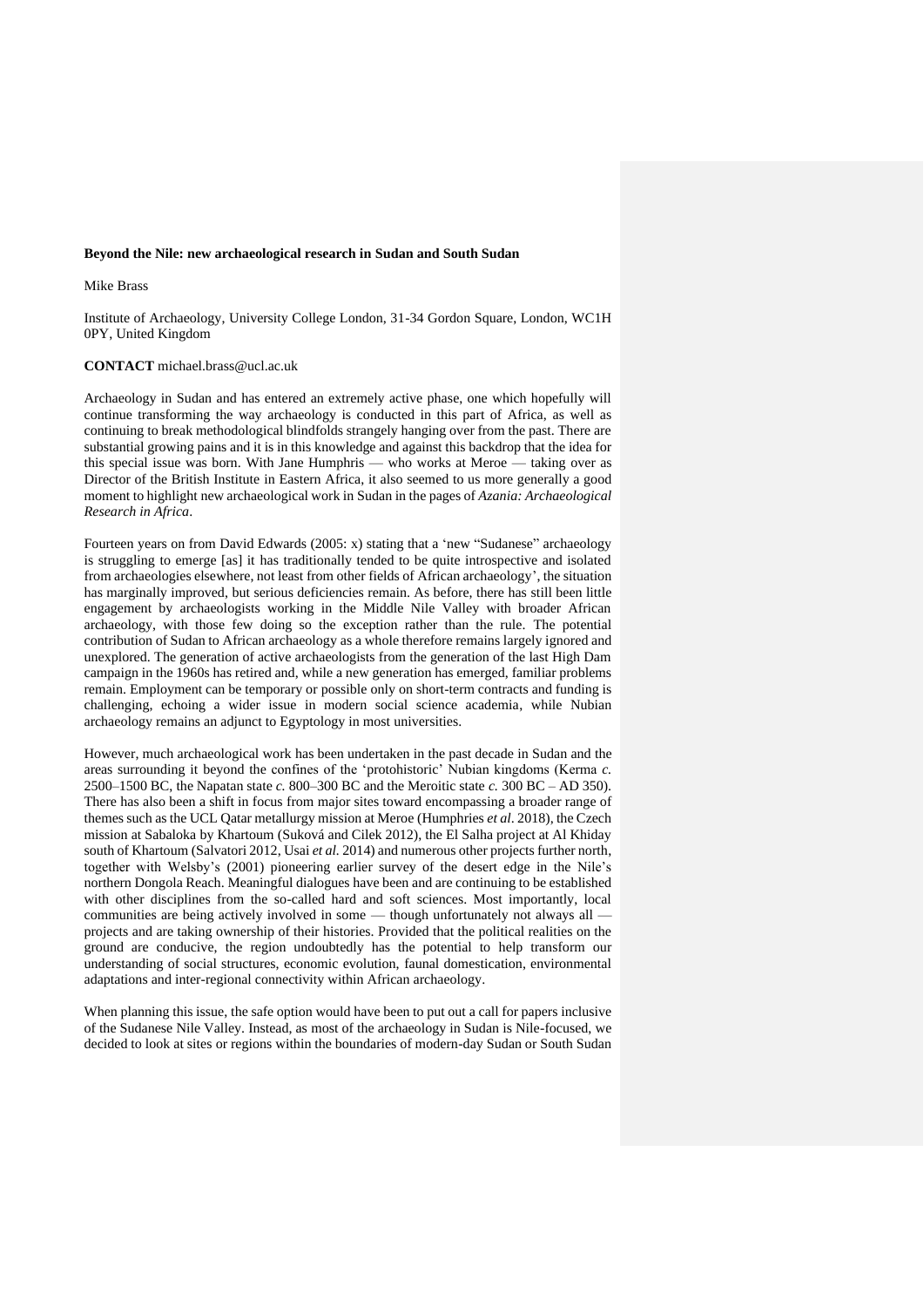which were not along the main Nile River. This has provided contributors with the opportunity to turn the concepts of 'archaeology of the frontier' or 'periphery' on their head and to examine the lives and interactions of these communities in their own right.

This collection therefore presents material narratives from the regions south of Khartoum and from the Red Sea, the Sudanese Eastern Desert and South Sudan, as well as looking at interactions between the Middle Nile Valley and neighbouring communities. It presents not just details of the latest research in those areas and pointers to future research opportunities, but also helps to inform notions of cultural identity and diversity, highlighting the enormous diversity inherent within the modern political boundaries of Sudan and South Sudan and the potential of both countries' archaeology for understanding early cereal cultivation and food practices. It thereby moves beyond a focus on settlements, cemeteries and monuments to consider powerful mechanisms for social change and forging identity that perhaps offer a sense of unity and opportunities for integration and diversification beyond traditional research boundaries.

The two sites of Jebel Moya and Al Kihday were frequently visited and occupied over thousands of years. They were relevant not just for mobile but also for semi-sedentary and, in the case of Mesolithic Al Khiday, sedentary communities. The paper by Brass *et al*. presents the human osteological, botanical and preliminary faunal analyses from the 2017 field season at Jebel Moya 250 km south of Khartoum in the southern Gezira Plain. New AMS dates on a newly excavated human skeleton, faunal and botanical remains revise the site's chronology. A longer, more continuous occupation is now recognised. The AMS date from the skeleton is the first demonstrable evidence that burial activity started at Jebel Moya earlier than the first millennium BC. Apart from giving new insights into environmental conditions of the Gezira Plain south of Khartoum, their paper critically shows that the integration of savanna herding and cultivation of domesticated sorghum was present by the mid-third millennium BC in the eastern Sahel.

Al Khiday (south of Omdurman along the White Nile) yielded the first remains of a Mesolithic village found south of Khartoum and the first Mesolithic settlement in the Sudan with a high degree of social complexity. This site is therefore one of the most important in the eastern Sahel, producing the first archaeological sequence for the Mesolithic of central Sudan. Through their meticulous excavations, Usai *et al*. document a transition from mobile to sedentary and followed by a return to more mobile behaviour, with increased diversification in subsistence strategies. Laqiya type pottery is described as occurring this far south from Wadi Howar and up to a thousand years earlier than previously thought, potential evidence for early interregional networks.

Matthews and Nowotnick take a different approach to focusing on a particular site and the insights that this can reveal. Following the pioneering pathway set by Randi Haaland in particular in Sudan, and building upon methodologies developed elsewhere, they look at nonélite culinary activities and how these may inform interactions and cultural transmission between the Nile Valley, neighbouring communities and more distant societies.

Adam draws upon data from his project to examine the early Medieval period of the Sudanese Red Sea Coast, focusing on the major ports of Suakin, Aydhab (Aidab) and Badi. His project is a multi-disciplinary endeavour involving landscape surveys, targeted excavations and oral history and incorporating the work of previous projects. It is an important contribution in a region that is little studied at present outside the ongoing work by Andrea Manzo's Italian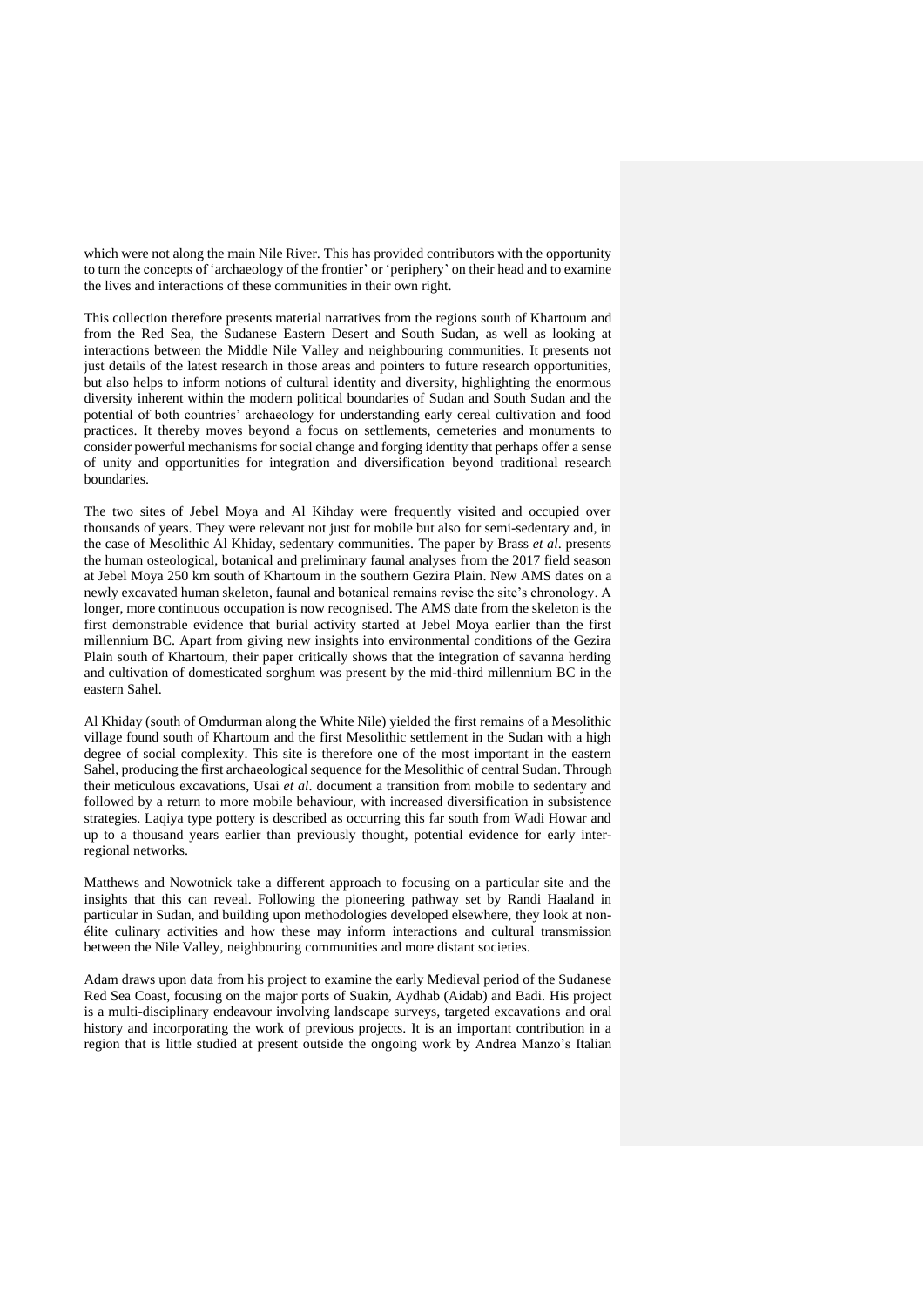Archaeological Expedition to Eastern Sudan (IAEES). As Adam (2019: \*\*\*) states, 'This is regretful, as this area was a crossroads between different communities and civilizations not just integrated within the later Indian Ocean trade network but potentially earlier during the Classic and Late Meroitic as a conduit with the Nilotic Meroitic state through into an already vibrant oceanic trade.' The paper highlights the diversity of the material culture present in the region and examines structures and surveyed and excavated tumuli. With more field seasons planned, more data will emerge to illuminate how the coastal regions of the eastern Sudan were included in the Red Sea and Indian Ocean trade networks.

Beldados' work focuses on an earlier time period in eastern Sudan, as part of Andrea Manzo's IAEES project. Pottery sherds were examined from periods spanning the fourth millennium BC to the mid-first millennium AD. The presence of *Setaria*, *Eleusine*, *Brachiaria*, *Phalaris*, *Paspalum* and *Panicum* in eastern Sudan is confirmed, while wild sorghum was present in sherds from the earliest period (the Butana Group). Millets are also hugely important to the diet of modern inhabitants of the region and are especially used in times of food shortages, although more research has been directed at the origins of the Near Eastern winter rainfall crops wheat and barley. More detailed archaeobotanical and ethnoarchaeological analyses are needed to raise the awareness of the contribution of these foods in the evolution of early cultivation activities (cf. Lancelotti *et al.* 2019).

Finally, Kay *et al*.'s paper is a timely reminder not to dismiss the archaeology of South Sudan, notwithstanding current difficulties in undertaking fieldwork there. It pulls together the known data, which serves to bring to the fore the potential this region's archaeology will hold once the political situation stabilises. Fndings to its north, as well as to its southeast in Ethiopia and Kenya, on early pastoralism, funerary archaeology and metallurgy all illustrate that the South Sudan remains a largely unknown — but likely hugely important — entity. Drawing together past research and more recent work by Paul Lane and Matthew Davies (one of its co-authors), this paper is timely and encompasses some 4500 years from *c.* 3000 BC up until AD 1500. In undertaking future research here, and in Sudan itself, there is a fantastic opportunity to involve local communities from the outset, to avoid reproducing the Egyptological mindset that has plagued Sudanese archaeology for too long and to situate the region's archaeology within wider Sahelian and Sub-Saharan settings. This opportunity for a multivocal approach driven by African agendas should be seized.

While not diminishing the importance of Nilotic civilisations, the papers in this issue of *Azania: Archaeological Research in Africa* therefore form the backdrop to a call for an increased focus on societies and communities outside the Nilotic Valley and for a recognition that they stand in their own right inside of merely serving as bit-players to dramas occurring along the main valley of the Nile.

## **References**

Humphris, J., Bussert, R., Alshishani, F. and Scheibner, T. The ancient iron mines of Meroe. *Azania* 53: 291–311.

Lancelotti, C., Biagetti, S., Zerboni, A., Usai, D. and Madella, M. 2019. The archaeology and ethnoarchaeology of rain-fed cultivation in arid and hyper-arid North Africa. *Antiquity* 93: 1026–1039.

**Commented [PM1]:** T&F will fll this in